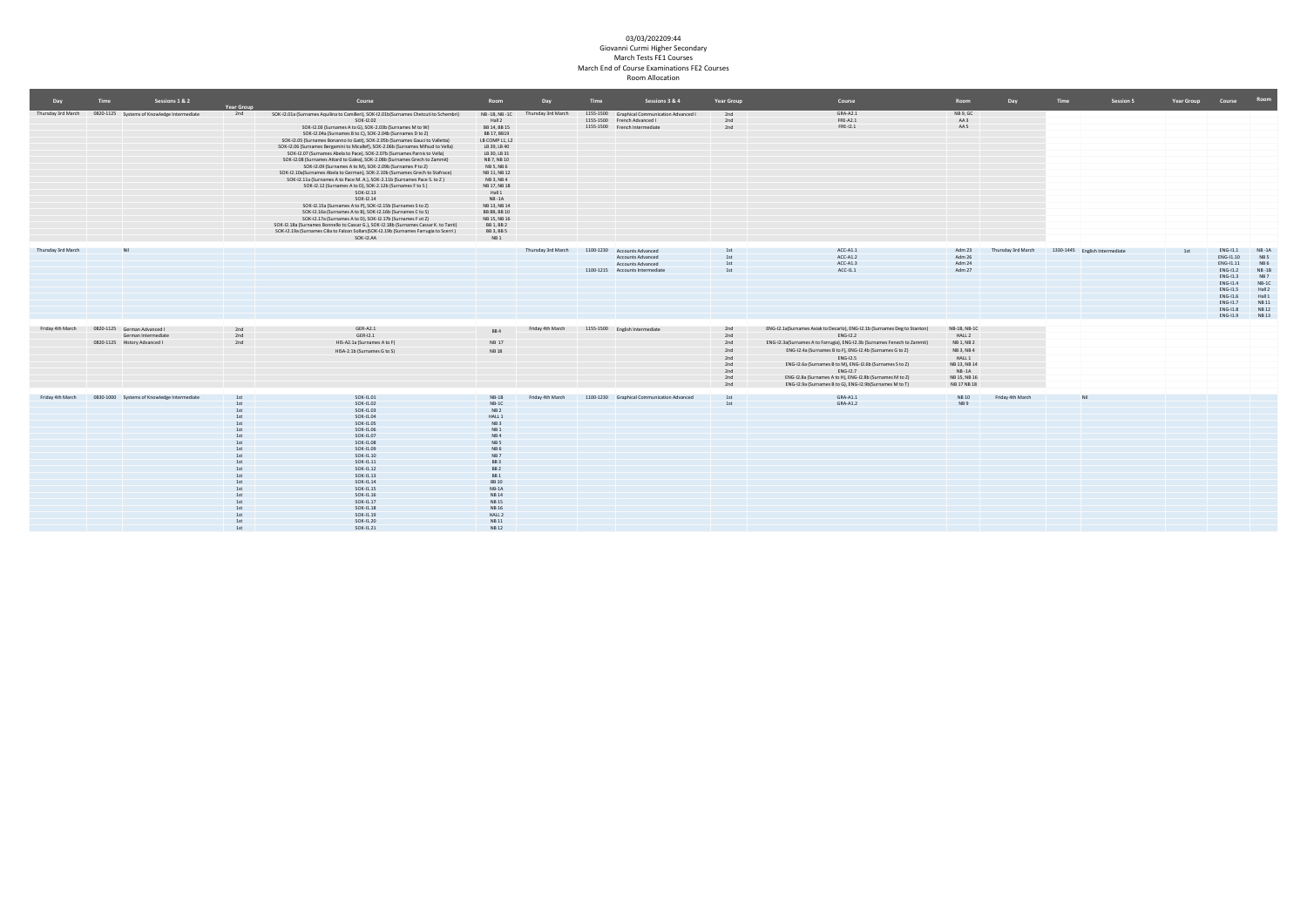| Day                                             | Time                  | Sessions 1 & 2                                                                                       |                                               | Course                                                                                                                                                                                                                                                                                                                                                                                                                                                  | Room                                                                                                               | Day                                              | Time | Sessions 3 & 4                                                                                             | <b>Year Group</b>                      | Course                                                                                                                                                                                                                                                                                                                                                                                                                                                                                                                                                     | Room                                                                                                                                   | Day                 | Time<br><b>Session 5</b>                                                                                                                                     | Year Group Course                                                                |                                                                                                                                                 |                                                                                                                                       |
|-------------------------------------------------|-----------------------|------------------------------------------------------------------------------------------------------|-----------------------------------------------|---------------------------------------------------------------------------------------------------------------------------------------------------------------------------------------------------------------------------------------------------------------------------------------------------------------------------------------------------------------------------------------------------------------------------------------------------------|--------------------------------------------------------------------------------------------------------------------|--------------------------------------------------|------|------------------------------------------------------------------------------------------------------------|----------------------------------------|------------------------------------------------------------------------------------------------------------------------------------------------------------------------------------------------------------------------------------------------------------------------------------------------------------------------------------------------------------------------------------------------------------------------------------------------------------------------------------------------------------------------------------------------------------|----------------------------------------------------------------------------------------------------------------------------------------|---------------------|--------------------------------------------------------------------------------------------------------------------------------------------------------------|----------------------------------------------------------------------------------|-------------------------------------------------------------------------------------------------------------------------------------------------|---------------------------------------------------------------------------------------------------------------------------------------|
| Monday 7th March 0820-1125 Marketing Advanced I |                       |                                                                                                      | 2nd                                           | $MAR-A2.1$<br>$MAP-422$<br>MAR-A2.3a (Surnames A to D), MAR-2.3b (Surnames G to S)<br>MAR-A2.4a (Surnames A to M), MAR-2.4b (Surnames P to Z)<br>$MAP-425$                                                                                                                                                                                                                                                                                              | $NB - 1A$<br>HALL 1<br>AA 3.5<br>NB-1B, -1C<br>HALL 2                                                              |                                                  |      | Monday 7th March 1155-1500 Psychology Intermediate                                                         | 2nd                                    | PSY-12.1a (Surnames Axisa to Gatt), PSY-12.1b (Surnames Gauci to Zammit)<br>PSY-12.2a (Surnames A to Cauchi), PSY-12.2b (Surnames Chetcuti to V)<br>PSY-12.3<br>PSY-12.4a (Surnames Agius to Chircop), PSY-12.4b (Surnames Diacono to Psaila)<br><b>PSY-12.5</b><br>PSY-12.6afSurnames A to Galea), PSY-12.6b (Surnames Grech to Zammit)<br>PSY-12.7<br>PSY-12.8a (Surnames A to S), PSY-12.8b (Surnames T to Z)<br>PSY-12.9a (Surnames A to D), PSY-12.9b (Surnames E to W)<br>PSY-12.10a (Surnames A to Faberbakke), PSY-12.10b (Surnames Farrugia to W) | NB 1, NB 2<br>NB 3, NB 4<br>Hall 1<br>NB 13, NB 14<br>$NR - 1A$<br>NR-1R NR-1C<br>HALL 2<br>NB 15, NB 16<br>NB 17, NB 18<br>NB 5, NB 6 |                     |                                                                                                                                                              |                                                                                  |                                                                                                                                                 |                                                                                                                                       |
| Monday 7th March 0830-1000 English Advanced     |                       |                                                                                                      | 1st                                           | $ENG-A1.1$<br>ENG-A1.10<br><b>FNG-A12</b><br>$FNG-A13$<br><b>ENG-A1.4</b>                                                                                                                                                                                                                                                                                                                                                                               | NB1<br>NB2<br>NB <sub>3</sub><br>NR4<br><b>NB13</b>                                                                |                                                  |      | Monday 7th March 1100-1230 Philosophy Advanced<br>1100-1215 Philosophy Intermediate                        | 1st<br>1st                             | <b>PHI-A11</b><br>PHI-A1.2<br><b>PHI-A13</b><br>PHI-11.1<br>PHI-11.2                                                                                                                                                                                                                                                                                                                                                                                                                                                                                       | <b>BB4</b><br>BB <sub>S</sub><br>RR <sub>1</sub><br><b>BB 8B</b><br>BB <sub>3</sub>                                                    | Monday 7th March    | 1330-1500 Music Advanced<br>1330-1445 Music Intermediate                                                                                                     | 1st<br>1st                                                                       | MUS-A1.1 AA3<br>MUS-I1.1                                                                                                                        | AAS                                                                                                                                   |
|                                                 |                       |                                                                                                      |                                               | <b>ENG-A1.5</b><br>$ENG-A1.6$<br><b>ENG-A1.7</b><br>$ENG-A1.8$<br>$ENG-A1.9$                                                                                                                                                                                                                                                                                                                                                                            | <b>NB14</b><br><b>NB15</b><br><b>NB16</b><br><b>NB17</b><br><b>NB18</b>                                            |                                                  |      |                                                                                                            |                                        | PHI-11.3                                                                                                                                                                                                                                                                                                                                                                                                                                                                                                                                                   | <b>BB10</b>                                                                                                                            |                     |                                                                                                                                                              |                                                                                  |                                                                                                                                                 |                                                                                                                                       |
| Tuesday 8th March 0820-1125 English Advanced I  |                       |                                                                                                      | 2nd                                           | ENG-A2.1a(Surnames Agius to Diacono), ENG-A2.1b (Surnmaes Doublet to Williams)<br>ENG-A2.2a(Surnames A to F), ENG-A2.2b (Surnames G to V)<br>ENG-A2.3a(Surnames A to C), ENG-A2.3b (Surnames D to Z)<br>ENG-A2.4a(Surnames A to D), ENG-A2.4b (Surnames E to Z)<br>ENG-A2.5a (Suranmes A to Camilleri), ENG-A2.5b (Surnames Ciappara to Z)<br>ENG-A2.6a (Surnames A to F), ENG-A2.6b (Surnmames G to V)<br><b>ENG-A2.7</b><br>ENG-A2.8<br>ENG-A2.9      | NRS NR6<br>NB 7, NB 10<br>NR1 NR2<br>NB 13, 14<br>NB 15, 16<br>NB 18, 17<br>$NB-1A$<br>HALL 2<br>HALL 1            | Tuesday 8th March                                |      | 1155-1500 Geography Advanced I<br>1155-1500 Geography Intermediate                                         | 2nd<br>2nd                             | GEO-42.1<br>GEO-I2.1                                                                                                                                                                                                                                                                                                                                                                                                                                                                                                                                       | NB1<br>NB2                                                                                                                             |                     |                                                                                                                                                              |                                                                                  |                                                                                                                                                 |                                                                                                                                       |
| Tuesday 8th March                               |                       | 0830-1000 Religion Advanced<br>0830-0945 Religion Intermediate                                       | 1st<br>1st<br>1st                             | $REL-A1.1$<br>REL-11.1<br>$REL-11.2$                                                                                                                                                                                                                                                                                                                                                                                                                    | BB <sub>2</sub><br>BB4<br><b>BB10</b>                                                                              | Tuesday 8th March                                |      | 1100-1230 History Advanced<br>1100-1215 History Intermediate<br>1100-1215 Applied Mathematics Intermediate | 1st<br>1st<br>1st                      | $HIS-A1.1$<br><b>HIS-11-1</b><br>APP-11.1                                                                                                                                                                                                                                                                                                                                                                                                                                                                                                                  | $NR-1R$<br>$NR-1C$<br>NB3                                                                                                              |                     | Tuesday 8th March 1330-1445 Psychology Intermediate                                                                                                          | 1st<br>1st<br>1st<br>1st<br>1st<br>1st<br>1st<br>1st<br>1st<br>1st<br>1st<br>1st | PSY-11.1<br>PSY-11.2<br>PSY-11.3<br>PSY-11.4<br>PSY-11.5<br>PSY-11.6<br>PSY-11.7<br>PSY-11.8<br>PSY-11.9<br>PSY-11.10<br>PSY-11.11<br>PSY-I1.12 | NR 5<br>NR6<br>HALL 1<br>HALL 2<br>NB <sub>7</sub><br><b>NB10</b><br>$NB - 1A$<br>$NB - 1B$<br><b>NB12</b><br>$NR-1C$<br>NB 11<br>NB4 |
| Wednesday 9th March 0820-1125 IT Advanced I     |                       | 0820-1125 IT Intermediate<br>0820-1125 German Advanced II                                            | 2nd<br>2nd<br>2nd                             | ITE-A2.1<br>$IFE-12.1$<br>GER-A2.1                                                                                                                                                                                                                                                                                                                                                                                                                      | HALL 1<br>HALL 2<br>AA3                                                                                            | Wednesday 9th March 1155-1500 Maltese Advanced I |      | 1155-1500 Spanish Advanced I<br>1155-1500 Spanish Intermediate                                             | 2nd<br>2nd<br>2nd<br>2nd<br>2nd<br>2nd | MAL-A2.1a (Surnames A to G), MAL-A2.1b (Surnames M to V)<br>MAL-A2.2a(Surnames Agius to Borg), MAL-A2.2b (Surnames Brimmer to Zammit)<br>MAL-A2.3a(Suranmes A to F), MAL-A2.3b (Surnames G to Z)<br>MAL-A2.4a (Surnames A to M), MAL-A2.4b (Surnames P to Z)<br>$SPA- A2.1$<br>SPA-12 1                                                                                                                                                                                                                                                                    | NB 13, 14<br>NB 15, 16<br>NB 17.18<br>NB 11, NB 12<br>LB 41<br>LB 42                                                                   |                     |                                                                                                                                                              |                                                                                  |                                                                                                                                                 |                                                                                                                                       |
| Wednesday 9th March 0830-1000 Maltese Advanced  |                       | 0830-0945 Maltese Intermediate                                                                       | 1st<br>1st<br>$1\rm{st}$<br>1st<br>1st<br>1st | $MAL-A1.1$<br>$MAL-A1.2$<br>$MAL-A1.3$<br>$MAL-A1.4$<br>MAL-A1.5<br>MAI-11-1                                                                                                                                                                                                                                                                                                                                                                            | NB1<br><b>NB2</b><br>$NB-1C$<br>NB4<br>NB <sub>3</sub><br>$NR-1R$                                                  | Wednesday 9th March                              |      | 1100-1230 Marketing Advanced                                                                               | 1st                                    | $MAR-A1.1$<br><b>MAR-A1.2</b><br>$MAR-A1.3$<br>$MAR-A1.4$<br>$MAR-A1.5$<br><b>MAR-A1.6</b>                                                                                                                                                                                                                                                                                                                                                                                                                                                                 | NB <sub>5</sub><br>NB <sub>6</sub><br>NB7<br>$NB-1A$<br>$NB-1B$<br>$NB-1C$                                                             | Wednesday 9th March | 1330-1500 Theatre and Performance Advanced<br>1330-1445 Theatre and Performance Intermediate<br>1330-1500 Italian Advanced<br>1330-1445 Italian Intermediate | 1st<br>1st<br>1st<br>1st                                                         | THA-A1.1<br>THA-11.1<br>ITA-A1.1<br>$ITA-11.1$                                                                                                  | NB1<br><b>NB2</b><br>LB 34<br>LB 40                                                                                                   |
|                                                 |                       |                                                                                                      | 1st                                           | MAL-11.2                                                                                                                                                                                                                                                                                                                                                                                                                                                | $NB - 1A$                                                                                                          |                                                  |      | 1100-1215 Marketing Intermediate                                                                           | 1st                                    | MAR-11 1<br>MAR-11.2<br>MAR-11-3<br>$MAR-11.4$                                                                                                                                                                                                                                                                                                                                                                                                                                                                                                             | NB1<br>NR <sub>2</sub><br>NR3<br>NB4                                                                                                   |                     |                                                                                                                                                              |                                                                                  |                                                                                                                                                 |                                                                                                                                       |
|                                                 |                       | Thursday 10th March 0820-1125 Pure Mathematics Advanced I<br>0820-1125 Pure Mathematics Intermediate | 2nd<br>2nd                                    | PMT-A2.1a (Surnames A to M), PMT-A2.1b (Surnames N to Z)<br>PMT-A2.2a (Surnames Agius to Curmi), PMT-A2.2b (Surnames Cutajar to Zahra)<br>PMT-A2.3a (Surnames A to F), PMT-A2.3b (Surnames G to Z)<br>PMT-12 1<br>PMT-12.2                                                                                                                                                                                                                              | NB 5, NB 6<br>NB 7, NB 10<br>NB 11, NB 12<br>HALL 1<br>HALL 2                                                      | Thursday 10th March                              |      | 1155-1500 History of Art Advanced<br>1155-1400 Sociology Advanced II                                       | 2nd<br>2nd                             | ART-A2.1<br>ART-A2.2<br>$SOC-A2.1$<br>$SOC-A2.2$<br>$SOC-A2.3$                                                                                                                                                                                                                                                                                                                                                                                                                                                                                             | $NB 5$<br>NB <sub>6</sub><br>HALL 1<br>HALL 2<br>$NB - 1B$                                                                             |                     |                                                                                                                                                              |                                                                                  |                                                                                                                                                 |                                                                                                                                       |
| Thursday 10th March 0830-1015 Mathematics SEC   |                       |                                                                                                      | 1st                                           | PMT-12 3<br>PMT-12.4a (Surnames Bartolo to Pace), PMT-12.4B (Surnames Palusci to Zammit)<br>MAT-01.1<br>MAT-01.2                                                                                                                                                                                                                                                                                                                                        | NR-14<br>NB-1B, NB-1C<br>NB1<br>NB2                                                                                | Thursday 10th March                              |      | 1100-1215 Environmental Science Intermediate                                                               | 1st                                    | $SOC-A2.4$<br>ESC-11.1<br>ESC-11.2                                                                                                                                                                                                                                                                                                                                                                                                                                                                                                                         | $NB - 1A$<br><b>NB13</b><br><b>NB14</b>                                                                                                | Thursday 10th March | 1330-1500 Computing Advanced                                                                                                                                 | 1st<br>1st                                                                       | $COM-A1.1$<br>COM-A1.2                                                                                                                          | <b>BB1</b><br>BB <sub>2</sub>                                                                                                         |
|                                                 |                       |                                                                                                      |                                               | MAT-01.3<br>MAT-01.4                                                                                                                                                                                                                                                                                                                                                                                                                                    | NB <sub>3</sub><br>NB4                                                                                             |                                                  |      |                                                                                                            |                                        | ESC-11.3<br>ESC-11.4<br><b>ESC-11.5</b><br>ESC-11.6                                                                                                                                                                                                                                                                                                                                                                                                                                                                                                        | <b>NB15</b><br><b>NB16</b><br><b>NB17</b><br><b>NB18</b>                                                                               |                     | 1330-1445 Computing Intermediate                                                                                                                             | 1st                                                                              | COM-I1.1                                                                                                                                        | BB3                                                                                                                                   |
| Friday 11th March 0820-1125 English Advanced II |                       |                                                                                                      | 2 <sub>nd</sub>                               | ENG-A2.1a(Surnames Agius to Diacono), ENG-A2.1b (Surnmaes Doublet to Williams)<br>ENG-A2.2a(Surnames A to F), ENG-A2.2b (Surnames G to V)<br>ENG-A2.3a(Surnames A to C), ENG-A2.3b (Surnames D to Z)<br>ENG-A2.4a(Surnames A to D), ENG-A2.4b (Surnames E to Z)<br>ENG-A2.5a (Suranmes A to Camilleri), ENG-A2.5b (Surnames Ciappara to Z)<br>ENG-A2.6a (Surnames A to F), ENG-A2.6b (Surnmames G to V)<br>ENG-A2.7<br>$FNG - \Delta 2 R$<br>$ENG-A2.9$ | BB 1, BB 2<br>BB 3, BB 4<br>NB 3, NB 4<br>BB 5, BB 10<br>NB 5, NB 6<br>NB-1B, NB-1C<br>$NB-1A$<br>HALL 2<br>HALL 1 | Friday 11th March                                |      | 1155-1500 Pure Mathematics Advanced II<br>1155-1500 Geography Advanced II                                  | 2nd<br>2nd                             | PMT-A2.1a (Surnames A to M), PMT-A2.1b (Surnames N to Z)<br>PMT-A2.2a (Surnames Agius to Curmi), PMT-A2.2b (Surnames Cutajar to Zahra)<br>PMT-A2.3a (Surnames A to F), PMT-A2.3b (Surnames G to Z)<br>GEO-A2.1                                                                                                                                                                                                                                                                                                                                             | NB 13, NB 14<br>NR 15 NR 16<br>NB 17, NB 18<br>AA3                                                                                     |                     |                                                                                                                                                              |                                                                                  |                                                                                                                                                 |                                                                                                                                       |
|                                                 | 0830-0945 English SEC | Friday 11th March 0830-0945 Graphical Communication Intermediate                                     | 1st<br>1st                                    | GRA-11.1<br>GRA-11.2<br>ENG-01.1                                                                                                                                                                                                                                                                                                                                                                                                                        | <b>NB10</b><br>NB9<br><b>BB 8B</b>                                                                                 | Friday 11th March                                |      | 1100-1230 Biology Advanced<br>1100-1215 Biology Intermediate                                               | 1st<br>1st                             | <b>BIO-A1.1</b><br><b>BIO-A1.3</b><br><b>BIO-A1.4</b><br><b>BIO-A1.5</b><br><b>RIO-I1 1</b><br><b>BIO-I1.2</b><br><b>RIO-I1 3</b><br><b>BIO-I1 4</b><br>$BIO-11.6$<br>$BIO-11.7$                                                                                                                                                                                                                                                                                                                                                                           | NB1<br>NB2<br>NB7<br><b>NB10</b><br><b>NB13</b><br><b>NB14</b><br><b>NR15</b><br>NR 16<br><b>NB17</b><br><b>NB18</b>                   | Friday 11th March   | 1330-1500 Economics Advanced<br>1330-1445 Economics Intermediate                                                                                             | 1st<br>1st                                                                       | ECO-A1.1 HALL 2<br>ECO-11.1                                                                                                                     | HALL 1                                                                                                                                |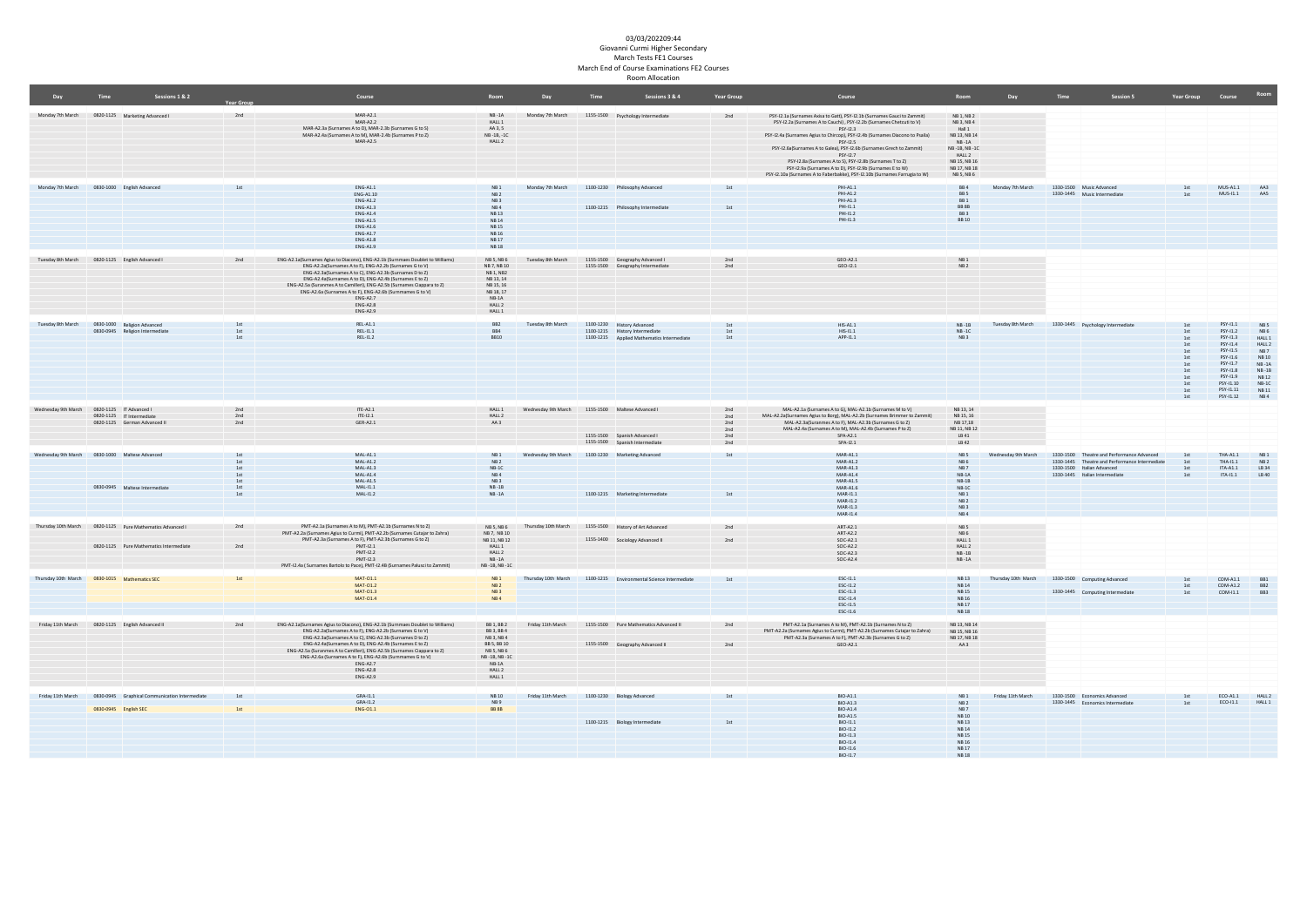|                                                      | <b>Time</b> | Sessions 1 & 2                                                                    |                   | Course                                                                                                             | Room                         | Day                  | <b>Time</b> | Sessions 3 & 4                                                                                       | <b>Year Group</b> | Course                                                                    | Room                       | Dav                                        | Time | Session 5                                                        | <b>Year Group</b> | Course                   | Room                 |
|------------------------------------------------------|-------------|-----------------------------------------------------------------------------------|-------------------|--------------------------------------------------------------------------------------------------------------------|------------------------------|----------------------|-------------|------------------------------------------------------------------------------------------------------|-------------------|---------------------------------------------------------------------------|----------------------------|--------------------------------------------|------|------------------------------------------------------------------|-------------------|--------------------------|----------------------|
|                                                      |             |                                                                                   | <b>Year Group</b> |                                                                                                                    |                              |                      |             |                                                                                                      |                   |                                                                           |                            |                                            |      |                                                                  |                   |                          |                      |
| Monday 14th March 0820-1125 Biology Advanced I       |             |                                                                                   | 2nd               | BIO-A2.1a (Surnames B to G), BIO-A2.1b (Surnames H to Z)                                                           | NB 1, NB 2                   | Monday 14th March    |             | 1155-1500 Computing Advanced I                                                                       | 2nd               | COM-A2.1                                                                  | $NB - 1A$                  |                                            |      |                                                                  |                   |                          |                      |
|                                                      |             |                                                                                   |                   | BIO-A2.2a (Surnames A to I), BIO-A2.2b (Surnames M to Z)                                                           | NR3 NR4                      |                      |             |                                                                                                      |                   | COM-A2.2                                                                  | HALL 2                     |                                            |      |                                                                  |                   |                          |                      |
|                                                      |             |                                                                                   |                   | BIO-A2.3a (Surnames B to G), BIO-A2.3b (Surnames M to V)                                                           | NB 13, NB 14                 |                      |             | 1155-1500 Computing Intermediate                                                                     | 2nd               | COM-12.1                                                                  | $NB - 1B$                  |                                            |      |                                                                  |                   |                          |                      |
|                                                      |             |                                                                                   |                   | BIO-A2.4a (Surnames A to F), BIO-A2.4b (Surnames G to V)                                                           | NB 15, NB 16                 |                      |             | 1155-1500 IT Advanced II                                                                             | 2nd               | $IF-42.1$                                                                 | HALL 1                     |                                            |      |                                                                  |                   |                          |                      |
|                                                      |             | 0820-1125 Biology Intermediate                                                    | 2nd               | BGR-A2.5R<br>$BIO-I2.1$                                                                                            | <b>NB17</b><br><b>NB18</b>   |                      |             |                                                                                                      |                   |                                                                           |                            |                                            |      |                                                                  |                   |                          |                      |
|                                                      |             |                                                                                   |                   | BIO-I2.2                                                                                                           | HALL 2                       |                      |             |                                                                                                      |                   |                                                                           |                            |                                            |      |                                                                  |                   |                          |                      |
|                                                      |             |                                                                                   |                   | $RIO-123$                                                                                                          | $NR-1R$                      |                      |             |                                                                                                      |                   |                                                                           |                            |                                            |      |                                                                  |                   |                          |                      |
|                                                      |             |                                                                                   |                   | $BIO-12.4$                                                                                                         | $NB - 1A$                    |                      |             |                                                                                                      |                   |                                                                           |                            |                                            |      |                                                                  |                   |                          |                      |
|                                                      |             |                                                                                   |                   | BIO-I2.5                                                                                                           | HALL 1                       |                      |             |                                                                                                      |                   |                                                                           |                            |                                            |      |                                                                  |                   |                          |                      |
|                                                      |             |                                                                                   |                   |                                                                                                                    |                              |                      |             |                                                                                                      |                   |                                                                           |                            |                                            |      |                                                                  |                   |                          |                      |
| Monday 14th March                                    |             | 0830-0945 Biology SEC                                                             | 1 <sup>d</sup>    | BIO-01.1                                                                                                           | $NB - 1C$                    | Monday 14th March    |             | 1100-1230 Pure Mathematics Advanced                                                                  | 1st               | <b>PMT-A1.1</b>                                                           | NR 13                      | Monday 14th March                          |      | 1330-1500 Sociology Advanced                                     | 1st               | $SOC-A1.1$               | <b>NB15</b>          |
|                                                      |             | 0830-1030 Art Practical Advanced                                                  | 1st               | A1.2                                                                                                               | LB33                         |                      |             |                                                                                                      |                   | <b>PMT-A1.2</b><br><b>PMT-413</b>                                         | <b>NB14</b><br><b>NR15</b> |                                            |      |                                                                  |                   | $SOC-A1.2$<br>500-413    | <b>NB14</b><br>NR 13 |
|                                                      |             |                                                                                   |                   |                                                                                                                    |                              |                      |             |                                                                                                      |                   | <b>PMT-A1.4</b>                                                           | <b>NB16</b>                |                                            |      |                                                                  |                   | $SOC-A1.4$               | <b>NB16</b>          |
|                                                      |             |                                                                                   |                   |                                                                                                                    |                              |                      |             | 1100-1215 Pure Mathematics Intermediate                                                              | 1st               | $PMT-11.1$                                                                | NB <sub>5</sub>            |                                            |      |                                                                  |                   | $SOC-A1.5$               | <b>NB17</b>          |
|                                                      |             |                                                                                   |                   |                                                                                                                    |                              |                      |             |                                                                                                      |                   | PMT-I1.2                                                                  | NB6                        |                                            |      | 1330-1445 Sociology Intermediate                                 | 1st               | $SOC-11.1$               | NB <sub>5</sub>      |
|                                                      |             |                                                                                   |                   |                                                                                                                    |                              |                      |             |                                                                                                      |                   | PMT-11-3                                                                  | NR 11                      |                                            |      |                                                                  |                   | $SOC-11.2$               | NB6                  |
|                                                      |             |                                                                                   |                   |                                                                                                                    |                              |                      |             |                                                                                                      |                   | PMT-11.4                                                                  | <b>NB12</b>                |                                            |      |                                                                  |                   | $SOC-11.3$               | NB <sub>7</sub>      |
|                                                      |             |                                                                                   |                   |                                                                                                                    |                              |                      |             |                                                                                                      |                   |                                                                           |                            |                                            |      |                                                                  |                   | SOC-11.4                 | <b>NB11</b>          |
|                                                      |             |                                                                                   |                   |                                                                                                                    |                              |                      |             |                                                                                                      |                   |                                                                           |                            |                                            |      |                                                                  |                   | SOC-11.5                 | <b>NB12</b>          |
| Tuesday 15th March 0820-1125 Biology Advanced II     |             |                                                                                   | 2nd               | BIO-A2.1                                                                                                           | HALL 2                       | Tuesday 15th March   |             | 1155-1500 Environmental Science Intermediate                                                         | 2nd               | FSC-12.1                                                                  | <b>NR-14</b>               |                                            |      |                                                                  |                   |                          |                      |
|                                                      |             |                                                                                   |                   | $RIO-AD2$                                                                                                          | <b>HALL 1</b>                |                      |             |                                                                                                      |                   | ESC-12.2a (Surnames Agius-Caruana), ESC-12.2b (Surnames Cassar to Zammit) | NB-1B, NB-1C               |                                            |      |                                                                  |                   |                          |                      |
|                                                      |             |                                                                                   |                   | BIO-A2.3a (Surnames B to G), BIO-A2.3b (Surnames M to V)                                                           | NB 13, NB 14                 |                      |             |                                                                                                      |                   | ESC-12.3a (Surnames A to D), ESC-12.3b (Surnames F to V)                  | NB 1, NB 2                 |                                            |      |                                                                  |                   |                          |                      |
|                                                      |             |                                                                                   |                   | BIO-A2.4a (Surnames A to F), BIO-A2.4b (Surnames G to V)                                                           | NB 15, NB 16                 |                      |             |                                                                                                      |                   | ESC-12.4                                                                  | HALL 1                     |                                            |      |                                                                  |                   |                          |                      |
|                                                      |             |                                                                                   |                   | <b>BGR-A2.5R</b>                                                                                                   | <b>NB17</b>                  |                      |             |                                                                                                      |                   | ESC-12.5                                                                  | HALL 2                     |                                            |      |                                                                  |                   |                          |                      |
|                                                      |             | 0820-1125 French Advanced II                                                      | 2nd               | FRE-A2.1                                                                                                           | $NB - 1C$                    |                      |             |                                                                                                      |                   | ESC-I2.6a (Surnames A to D), ESC-I2.6b (Surnames F to V)                  | NB 3, NB 4                 |                                            |      |                                                                  |                   |                          |                      |
|                                                      |             | 0820-1125 Computing Advanced II                                                   | 2nd               | COM-A2.1                                                                                                           | $NB-1B$                      |                      |             |                                                                                                      |                   |                                                                           |                            |                                            |      |                                                                  |                   |                          |                      |
|                                                      |             |                                                                                   |                   | COM-A2.2                                                                                                           | $NB - 1A$                    |                      |             |                                                                                                      |                   |                                                                           |                            |                                            |      |                                                                  |                   |                          |                      |
|                                                      |             | Tuesday 15th March 0830-1000 History of Art Advanced                              | 1st               | <b>ART-A1.1</b>                                                                                                    | LB40                         | Tuesday 15th March   |             | 1100-1230 German Advanced                                                                            | 1st               | GER-A1.1                                                                  | BB1                        | Tuesday 15th March                         |      | 1330-1500 IT Advanced                                            | 1st               | $ITE-A1.1$               | NB <sub>5</sub>      |
|                                                      |             |                                                                                   |                   | ART-A1.2                                                                                                           | LB 41                        |                      |             | 1100-1215 German Intermediate                                                                        | 1st               | GER-11.1                                                                  | BB <sub>2</sub>            |                                            |      | 1330-1445 IT Intermediate                                        | 1st               | ITE-11.1                 | NB6                  |
|                                                      |             | 0830-0930 History of Art Intermediate                                             | 1st               | ART-11.1                                                                                                           | LB42                         |                      |             | 1100-1230 Spanish Advanced                                                                           | 1st               | <b>SPA-A11</b>                                                            | BB4                        |                                            |      |                                                                  |                   | $TE-11.2$                | NB 7                 |
|                                                      |             |                                                                                   |                   |                                                                                                                    |                              |                      |             | 1100-1215 Spanish Intermediate                                                                       | 1st               | SPA-11.1                                                                  | <b>BB10</b>                |                                            |      |                                                                  |                   |                          |                      |
|                                                      |             |                                                                                   |                   |                                                                                                                    |                              |                      |             | 1100-1215 Spanish SEC                                                                                | 1st               | SPA-01.1                                                                  | BB3                        |                                            |      |                                                                  |                   |                          |                      |
|                                                      |             |                                                                                   |                   |                                                                                                                    |                              |                      |             |                                                                                                      |                   |                                                                           |                            |                                            |      |                                                                  |                   |                          |                      |
| Wednesday 16th March 0820-1025 Sociology Advanced II |             |                                                                                   | 2nd               | $SOC-A2.1$<br>$SOC-A2.2$                                                                                           | $NB-1A$                      | Wednesday 16th March |             | 1155-1500 Marketing Advanced II                                                                      | 2nd               | <b>MAR-A2.1</b><br><b>MAR-A2.2</b>                                        | $NB - 1A$                  |                                            |      |                                                                  |                   |                          |                      |
|                                                      |             |                                                                                   |                   | $SOC-423$                                                                                                          | HALL 1<br><b>NB11</b>        |                      |             |                                                                                                      |                   | MAR-A2.3a (Surnames A to D), MAR-2.3b (Surnames G to S)                   | HALL 1<br>AA 3, 5          |                                            |      |                                                                  |                   |                          |                      |
|                                                      |             |                                                                                   |                   | SOC-A2.4                                                                                                           | <b>NB12</b>                  |                      |             |                                                                                                      |                   | MAR-A2.4a (Surnames A to M), MAR-2.4b (Surnames P to Z)                   | NB-1B, -1C                 |                                            |      |                                                                  |                   |                          |                      |
|                                                      |             | 0820-1125 Sociology Intermediate                                                  | 2nd               | $SOC-12.1$                                                                                                         | NB <sub>5</sub>              |                      |             |                                                                                                      |                   | MAR-A2.5                                                                  | HALL 2                     |                                            |      |                                                                  |                   |                          |                      |
|                                                      |             |                                                                                   |                   | $SOC-12.2$                                                                                                         | NB6                          |                      |             | 1155-1500 Marketing Intermediate                                                                     | 2nd               | MAR-12.1a (Surnames A to F) MAR-12.1b (Surnames G to Z)                   | NB 13, NB 14               |                                            |      |                                                                  |                   |                          |                      |
|                                                      |             |                                                                                   |                   | $SOC-12.3$                                                                                                         | NB7                          |                      |             |                                                                                                      |                   | MAR-12.2a (Surnames A to D) MAR-12.2b (Surnames F to Z)                   | NR 15 NR 16                |                                            |      |                                                                  |                   |                          |                      |
|                                                      |             |                                                                                   |                   | $SOC-12.4$                                                                                                         | HALL 2                       |                      |             |                                                                                                      |                   | MAR-I2 3a (Surnames A to D) MAR-I2 3b (Surnames E to X)                   | NB 17, NB 18               |                                            |      |                                                                  |                   |                          |                      |
|                                                      |             | 0820-1125 Graphical Communication Advanced II                                     | 2nd               | GRA-A2.1                                                                                                           | <b>NB10</b>                  |                      |             |                                                                                                      |                   |                                                                           |                            |                                            |      |                                                                  |                   |                          |                      |
|                                                      |             |                                                                                   |                   |                                                                                                                    |                              |                      |             |                                                                                                      |                   |                                                                           |                            |                                            |      |                                                                  |                   |                          |                      |
|                                                      |             |                                                                                   | 1st               | PHY-A1.1<br><b>PHY-A1.2</b>                                                                                        | NB1<br>NB2                   | Wednesday 16th March |             | 1100-1215 Physical Education Intermediate                                                            | 1st               | PHE-11.1<br>PHE-11.2                                                      | <b>BB12</b><br><b>BR19</b> | Wednesday 16th March 1330-1445 Maltese SEC |      |                                                                  | 1st               | MAL-01.1 NB1<br>MAL-01.2 | <b>NB2</b>           |
|                                                      |             |                                                                                   |                   | PHY-A1.3                                                                                                           | NB <sub>3</sub>              |                      |             |                                                                                                      |                   | PHF-11-3                                                                  | <b>BR13</b>                |                                            |      |                                                                  |                   |                          |                      |
|                                                      |             | 0830-0945 Physics Intermediate                                                    | 1st               | PHY-11 1                                                                                                           | <b>NR-1R</b>                 |                      |             |                                                                                                      |                   | PHF-11 4                                                                  | RR14                       |                                            |      |                                                                  |                   |                          |                      |
|                                                      |             |                                                                                   |                   | PHY-11.2                                                                                                           | $NB - 1C$                    |                      |             |                                                                                                      |                   |                                                                           |                            |                                            |      |                                                                  |                   |                          |                      |
|                                                      |             |                                                                                   |                   | PHY-11.3                                                                                                           | NB4                          |                      |             |                                                                                                      |                   |                                                                           |                            |                                            |      |                                                                  |                   |                          |                      |
|                                                      |             |                                                                                   |                   |                                                                                                                    |                              |                      |             |                                                                                                      |                   |                                                                           |                            |                                            |      |                                                                  |                   |                          |                      |
| Thursday 17th March 0820-1125 Physics Advanced I     |             |                                                                                   | 2nd               | PHY-A2.1                                                                                                           | HALL 1                       |                      |             | Thursday 17th March 1155-1500 Home Economics Advanced                                                | 2nd               | $HEC-A2.1$                                                                | $NB - 1A$                  |                                            |      |                                                                  |                   |                          |                      |
|                                                      |             |                                                                                   |                   | PHY-A2.2                                                                                                           | <b>NR-14</b><br>NB-1B, NB-1C |                      |             | 1155-1500 Home Fronomics Intermediate                                                                | 2nd               | HEC-A2.2<br>$HEC-I2.1$                                                    | HALL 1<br>$NB - 1B$        |                                            |      |                                                                  |                   |                          |                      |
|                                                      |             | 0820-1125 Physics Intermediate                                                    | 2nd               | PHY-A2.3a (Surnames A to D) PHY-A2.3b (Surnames G to V)<br>PHY-12.1a (Surnames A to F) PHY-12.1b (Surnames G to Z) | NB 5, NB 6                   |                      |             |                                                                                                      |                   | $HEC-12.2$                                                                | $NB - 1C$                  |                                            |      |                                                                  |                   |                          |                      |
|                                                      |             |                                                                                   |                   | PHY-I2.2a (Surnames A to E) PHY-I2.2b (Surnames F to S)                                                            | NB 7, NB 10                  |                      |             |                                                                                                      |                   |                                                                           |                            |                                            |      |                                                                  |                   |                          |                      |
|                                                      |             |                                                                                   |                   | PHY-12.3a (Surnames A to M) PHY-12.3b (Surnames O to Z)                                                            | NB 11, NB 12                 |                      |             |                                                                                                      |                   |                                                                           |                            |                                            |      |                                                                  |                   |                          |                      |
|                                                      |             | 0820-1055 Theatre and Performance Advanced L                                      | 2nd               | THA-A2.1                                                                                                           | AA3                          |                      |             |                                                                                                      |                   |                                                                           |                            |                                            |      |                                                                  |                   |                          |                      |
|                                                      |             | 0820-1055 Theatre and Performance Intermediate                                    | 2nd               | THA-12.1                                                                                                           | AAS                          |                      |             |                                                                                                      |                   |                                                                           |                            |                                            |      |                                                                  |                   |                          |                      |
|                                                      |             |                                                                                   |                   |                                                                                                                    |                              |                      |             |                                                                                                      |                   |                                                                           |                            |                                            |      |                                                                  |                   |                          |                      |
|                                                      |             | Thursday 17th March 0830-1000 Home Economics Advanced                             | 1st<br>1st        | $HEC-A1.1$<br><b>HEC-A1.2</b>                                                                                      | NB1<br>HALL 2                |                      |             | Thursday 17th March 1100-1215 Classical Studies Intermediate<br>1100-1300 Art Intermediate Practical | 1st<br>1st        | $CLS-11.1$<br>ART-11.1                                                    | HALL 2<br>LB 33            | Thursday 17th March                        |      | 1330-1500 Geography Advanced<br>1330-1445 Geography Intermediate | 1st<br>1st        | GEO-A1.1 NB1<br>GEO-I1.1 | NB <sub>2</sub>      |
|                                                      |             | 0830-0945 Home Economics Intermediate                                             | 1st               | $HEC-11.1$                                                                                                         | NB2                          |                      |             |                                                                                                      |                   |                                                                           |                            |                                            |      |                                                                  |                   |                          |                      |
|                                                      |             |                                                                                   | 1 <sub>ct</sub>   | HFC-11.2                                                                                                           | NR4                          |                      |             |                                                                                                      |                   |                                                                           |                            |                                            |      |                                                                  |                   |                          |                      |
|                                                      |             |                                                                                   |                   |                                                                                                                    |                              |                      |             |                                                                                                      |                   |                                                                           |                            |                                            |      |                                                                  |                   |                          |                      |
| Friday 18th March 0820-1125 Maltese Advanced II      |             |                                                                                   | 2nd               | MAL-A2.1a (Surnames A to G), MAL-A2.1b (Surnames M to V)                                                           | NB 13, 14                    | Friday 18th March    |             | 1155-1500 Home Economics Advanced II                                                                 | 2nd               | $HEC-A2.1$                                                                | LB 23                      |                                            |      |                                                                  |                   |                          |                      |
|                                                      |             |                                                                                   |                   | MAL-A2.2a(Surnames Agius to Borg), MAL-A2.2b (Surnames Brimmer to Zammit)                                          | NB 15, 16                    |                      |             |                                                                                                      |                   | HEC-A2.2                                                                  | HALL 2                     |                                            |      |                                                                  |                   |                          |                      |
|                                                      |             |                                                                                   |                   | $MAL-A2.3$                                                                                                         | HALL 2                       |                      |             | 1155-1500 Physics Advanced II                                                                        | 2nd               | PHY-A2.1                                                                  | HALL 1                     |                                            |      |                                                                  |                   |                          |                      |
|                                                      |             | 0820-1125 Maltese Intermediate                                                    | 2nd               | MAL-A2.4<br>MAI-121                                                                                                | HALL 1<br><b>NR-1A</b>       |                      |             |                                                                                                      |                   | PHY-A2.2<br>PHY-A2.3a (Surnames A to D) PHY-A2.3b (Surnames G to V)       | $NB - 1A$<br>NR-1R NR-1C   |                                            |      |                                                                  |                   |                          |                      |
|                                                      |             |                                                                                   |                   | MAL-12.2                                                                                                           | $NB - 1B$                    |                      |             |                                                                                                      |                   |                                                                           |                            |                                            |      |                                                                  |                   |                          |                      |
|                                                      |             | 0820-1125 Spanish Advanced II                                                     | 2nd               | $SPA-A2.1$                                                                                                         | $NB - 1C$                    |                      |             |                                                                                                      |                   |                                                                           |                            |                                            |      |                                                                  |                   |                          |                      |
|                                                      |             |                                                                                   |                   |                                                                                                                    |                              |                      |             |                                                                                                      |                   |                                                                           |                            |                                            |      |                                                                  |                   |                          |                      |
|                                                      |             |                                                                                   |                   |                                                                                                                    |                              |                      |             |                                                                                                      |                   |                                                                           |                            |                                            |      |                                                                  |                   |                          |                      |
| Friday 18th March 0830-1000 Chemistry Advanced       |             |                                                                                   | 1st               | $CHE-A1.1$                                                                                                         | NB1                          | Friday 18th March    |             | 1100-1230 Arabic Advanced                                                                            | 1st               | ARA-A1.1                                                                  | LB 21                      | Friday 18th March                          |      | 1330-1500 French Advanced                                        | 1st               | FRE-A1.1 NB3             |                      |
|                                                      |             |                                                                                   |                   | $CHF-412$                                                                                                          | NR <sub>2</sub>              |                      |             | 1100-1215 Arabic Intermediate                                                                        | 1st               | ARA-I11                                                                   |                            |                                            |      | 1330-1445 French Intermediate                                    | 1st               | FRE-I1.2 NB 4            |                      |
|                                                      |             | 0830-0945 Chemistry Intermediate                                                  | 1st               | $CHE-11.1$                                                                                                         | NB <sub>3</sub>              |                      |             |                                                                                                      |                   |                                                                           |                            |                                            |      |                                                                  |                   |                          |                      |
|                                                      |             | 0830-1030 Art Advanced Practical                                                  | 1st               | A1.1                                                                                                               | LB33                         |                      |             |                                                                                                      |                   |                                                                           |                            |                                            |      |                                                                  |                   |                          |                      |
|                                                      |             | Monday 21st March 0820-1125 Chemistry Advanced I                                  | 2nd               | CHE-A2.1                                                                                                           | HALL 1                       | Monday 21st March    |             | 1155-1500 Economics Advanced I                                                                       | 2nd               | ECO-A2.1                                                                  | NB6                        |                                            |      |                                                                  |                   |                          |                      |
|                                                      |             |                                                                                   |                   | CHE-A2.2                                                                                                           | HALL 2                       |                      |             |                                                                                                      |                   | ECO-A2.2                                                                  | NB7                        |                                            |      |                                                                  |                   |                          |                      |
|                                                      |             |                                                                                   |                   | $CHF-AD$ 3                                                                                                         | $NB - 1A$                    |                      |             | 1155-1500 Fronomics Intermediate                                                                     | 2nd               | ECO-I2.1                                                                  | NB <sub>5</sub>            |                                            |      |                                                                  |                   |                          |                      |
|                                                      |             |                                                                                   |                   | CHR-A2.4R                                                                                                          | $NB - 1B$                    |                      |             |                                                                                                      |                   |                                                                           |                            |                                            |      |                                                                  |                   |                          |                      |
|                                                      |             | 0820-1125 Chemistry Intermediate                                                  | 2nd               | $CHE-12.1$                                                                                                         | $NB - 1C$                    |                      |             |                                                                                                      |                   |                                                                           |                            |                                            |      |                                                                  |                   |                          |                      |
|                                                      |             | 0820-1010 Theatre and Performance Advanced II<br>0900-1100 Art Advanced Practical | 2nd<br>2nd        | THA-A2.1<br>Art-A2.1                                                                                               | NB <sub>3</sub><br>NB8       |                      |             |                                                                                                      |                   |                                                                           |                            |                                            |      |                                                                  |                   |                          |                      |
|                                                      |             |                                                                                   |                   |                                                                                                                    |                              |                      |             |                                                                                                      |                   |                                                                           |                            |                                            |      |                                                                  |                   |                          |                      |